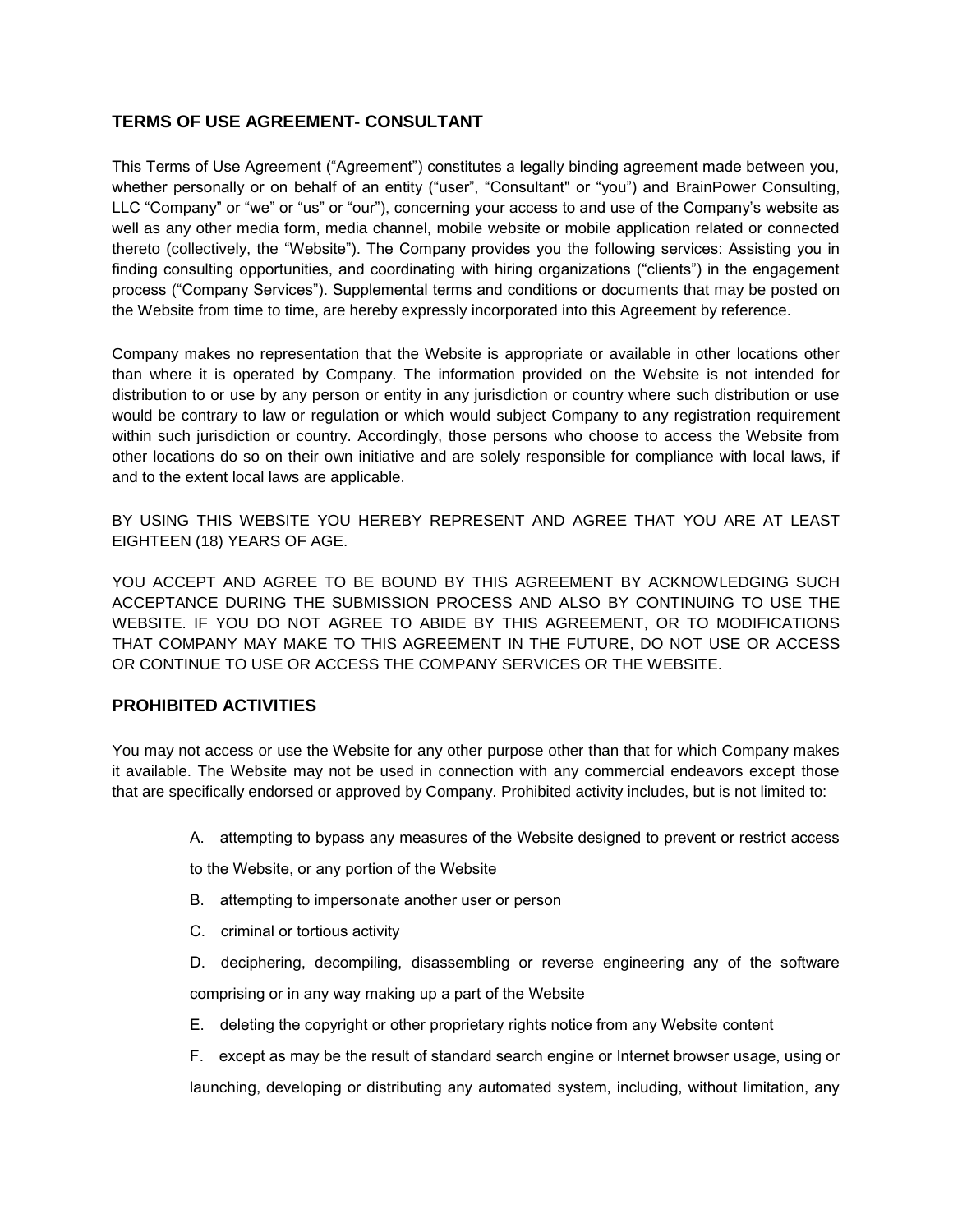spider, robot (or "bot"), cheat utility, scraper or offline reader that accesses the Website, or using or launching any unauthorized script or other software

- G. harassing, annoying, intimidating or threatening any Company employees or agents engaged in providing any portion of the Company Services to you
- H. interfering with, disrupting, or creating an undue burden on the Website or the networks or services connected to the Website
- I. using the Website in a manner inconsistent with any and all applicable laws and regulations

# **INTELLECTUAL PROPERTY RIGHTS**

The content on the Website ("Company Content") and the trademarks, service marks and logos contained therein ("Marks") are owned by or licensed to Company, and are subject to copyright and other intellectual property rights under United States and foreign laws and international conventions. Company Content, includes, without limitation, all source code, databases, functionality, software, website designs, audio, video, text, photographs and graphics. All Company graphics, logos, designs, page headers, button icons, scripts and service names are registered trademarks, common law trademarks or trade dress of Company in the United States and/or other countries. Company's trademarks and trade dress may not be used, including as part of trademarks and/or as part of domain names, in connection with any product or service in any manner that is likely to cause confusion and may not be copied, imitated, or used, in whole or in part, without the prior written permission of the Company.

Company Content on the Website is provided to you "AS IS" for your information and personal use only and may not be used, copied, reproduced, aggregated, distributed, transmitted, broadcast, displayed, sold, licensed, or otherwise exploited for any other purposes whatsoever without the prior written consent of the respective owners. Provided that you are eligible to use the Website, you are granted a limited license to access and use the Website and the Company Content and to download or print a copy of any portion of the Company Content to which you have properly gained access solely for your personal, noncommercial use. Company reserves all rights not expressly granted to you in and to the Website and Company Content and Marks.

### **SITE MANAGEMENT**

Company reserves the right but does not have the obligation to:

A. monitor the Website for violations of this Agreement;

B. take appropriate legal action against anyone who, in Company's sole discretion, violates this Agreement, including without limitation, reporting such user to law enforcement authorities;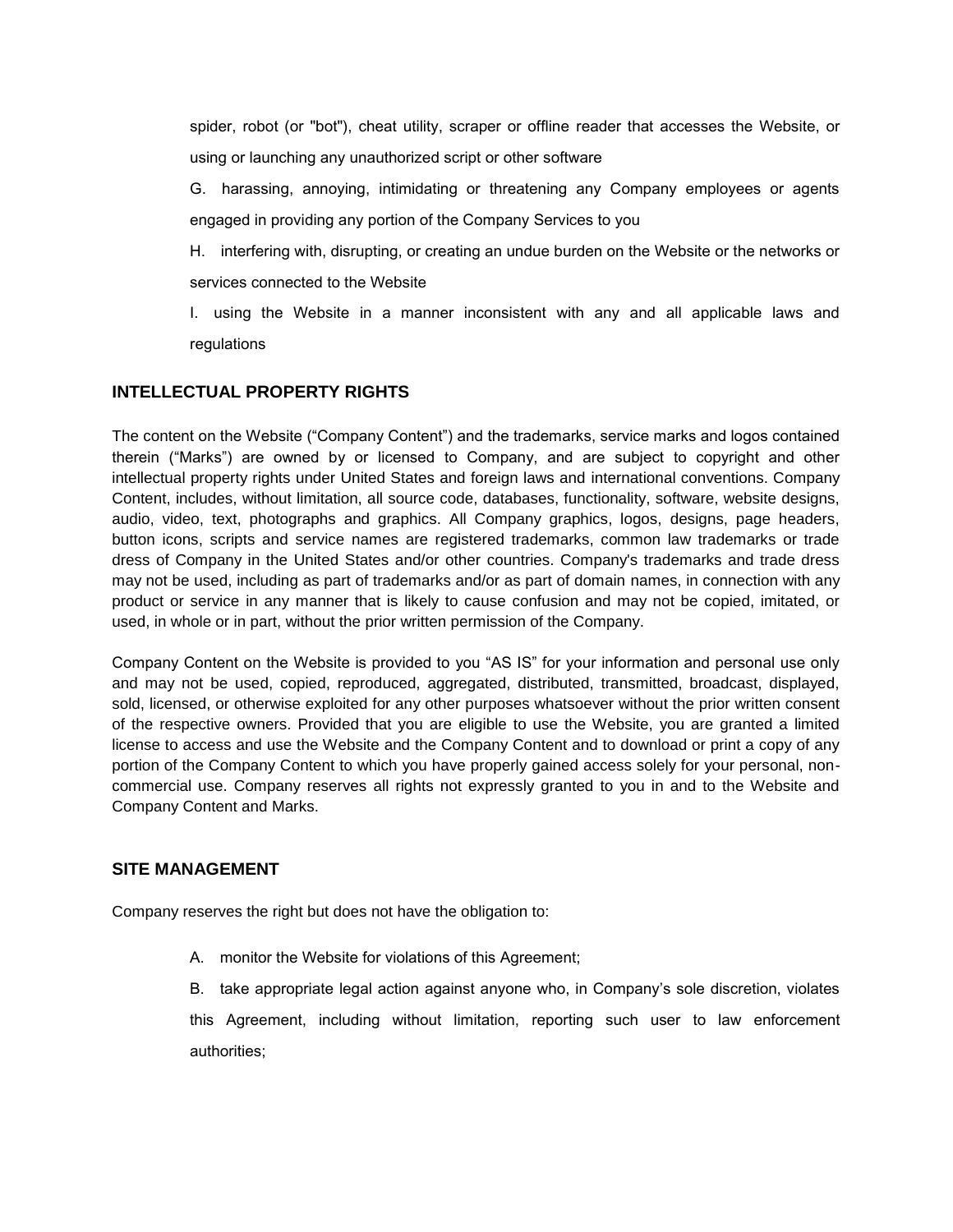C. in Company's sole discretion and without limitation, refuse, restrict access to or availability of, or disable (to the extent technologically feasible) any user's contribution or any portion thereof that may violate this Agreement or any Company policy;

D. in Company's sole discretion and without limitation, notice or liability to remove from the Website or otherwise disable all files and content that are excessive in size or are in any way burdensome to Company's systems;

E. otherwise manage the Website in a manner designed to protect the rights and property of Company and others and to facilitate the proper functioning of the Website.

#### **PRIVACY**

We take your privacy seriously. We do not share any submitted information with any third party outside the course of performing Company Services.

### **CONFIDENTIALITY**

In order to perform our services, we may communicate with you certain confidential information about certain clients. You agree to not disclose any Confidential Client Information to any third party.

Confidential Client Information shall mean any material information that is not generally known to the public, including, but not limited to 1) major organizational transactions, such as initial public offerings, mergers, acquisitions, divestitures; 2) significant changes in organizational structure, such as departure of chief officers or significant employees or members.

If any other information is indicated, verbally or textually, to be confidential, you agree to not disclose such information to any third party.

#### **TERM AND TERMINATION**

This Agreement shall remain in full force and effect while you use the Website or Company Services. You may terminate your use or participation at any time, for any reason, by contacting us using the contact information below.

In order to protect the integrity of the Website and Company Services, Company reserves the right at any time in its sole discretion to block certain IP addresses from accessing the Website and Company Services.

Any provisions of this Agreement that, in order to fulfill the purposes of such provisions, need to survive the termination of this Agreement, shall be deemed to survive for as long as necessary to fulfill such purposes.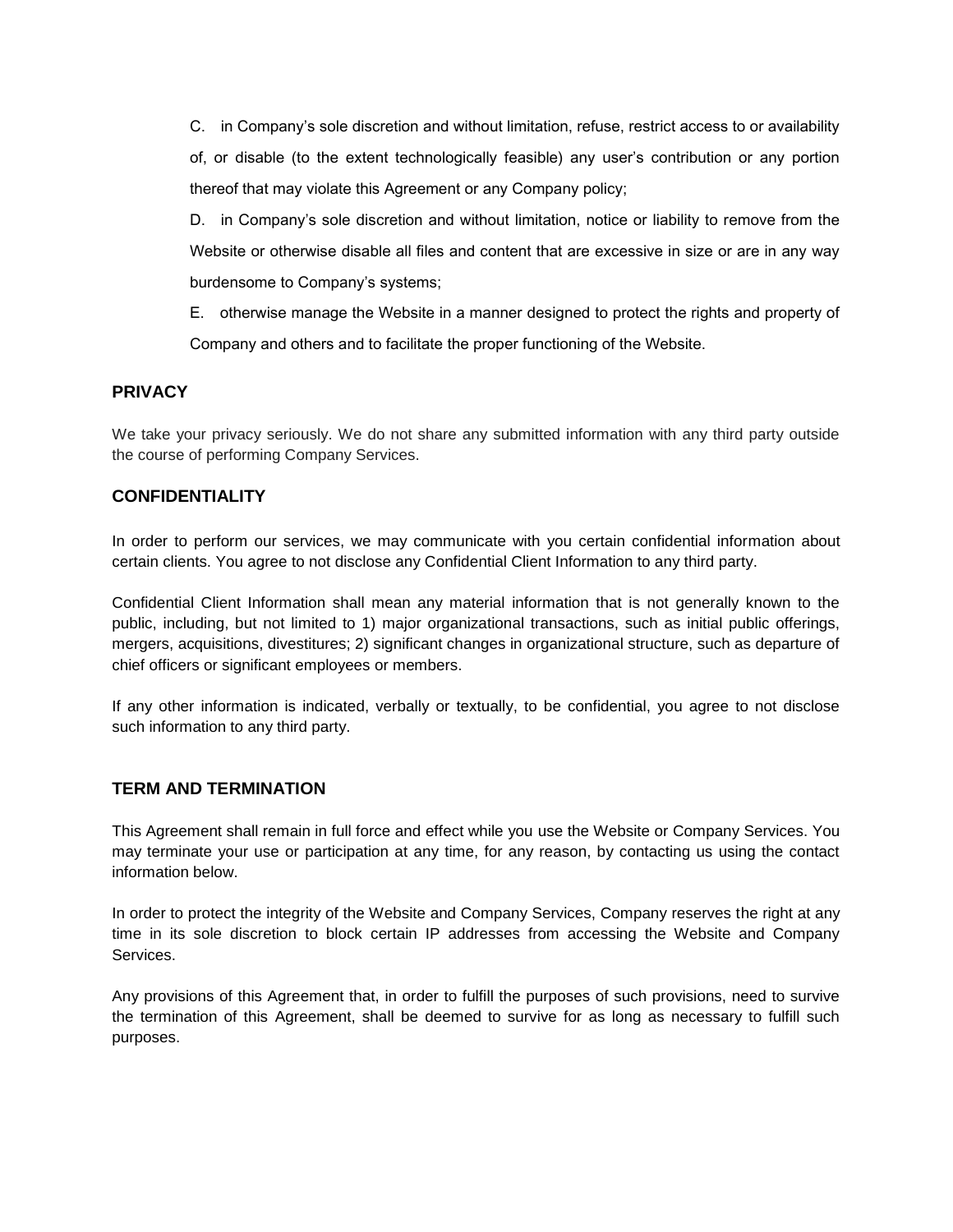## **MODIFICATIONS**

#### *To Agreement*

Company may modify this Agreement from time to time. You agree to be bound to any changes to this Agreement when you use the Company Services after any such modification becomes effective. Notification of such modification will be delivered to you via email. See "NOTICES" for further detail.

#### *To Services*

Company reserves the right at any time to modify or discontinue, temporarily or permanently, the Company Services (or any part thereof) with or without notice. You agree that Company shall not be liable to you or to any third party for any modification, suspension or discontinuance of the Company Services.

### **DISPUTES**

#### *Between Users*

If there is a dispute between users of the Website, or between users and any third party, you understand and agree that Company is under no obligation to become involved. In the event that you have a dispute with one or more other users, you hereby release Company, its officers, employees, agents and successors in rights from claims, demands and damages (actual and consequential) of every kind or nature, known or unknown, suspected and unsuspected, disclosed and undisclosed, arising out of or in any way related to such disputes and/or the Company Services.

#### *With Company*

A. **Governing Law; Jurisdiction.** This Agreement and all aspects of the Website and Company Services shall be governed by and construed in accordance with the internal laws of the State/Commonwealth of Colorado, without regard to conflict of law provisions. With respect to any disputes or claims not subject to informal dispute resolution or arbitration (as set forth below), you agree not to commence or prosecute any action in connection therewith other than in the state and federal courts located in Denver County, State of Colorado, and you hereby consent to, and waive all defenses of lack of personal jurisdiction and forum non conveniens with respect to, venue and jurisdiction in such state and federal courts. Application of the United Nations Convention on Contracts for the International Sale of Goods is excluded from this Agreement. Additionally, application of the Uniform Computer Information Transaction Act (UCITA) is excluded from this Agreement. In no event shall any claim, action or proceeding by you related in any way to the Website or Company Services be instituted more than two (2) years after the cause of action arose.

B. **Informal Resolution.** To expedite resolution and control the cost of any dispute, controversy or claim related to this Agreement ("Dispute"), you and Company agree to first attempt to negotiate any Dispute (except those Disputes expressly provided below) informally for at least thirty (30) days days before initiating any arbitration or court proceeding. Such informal negotiations commence upon written notice from one person to the other.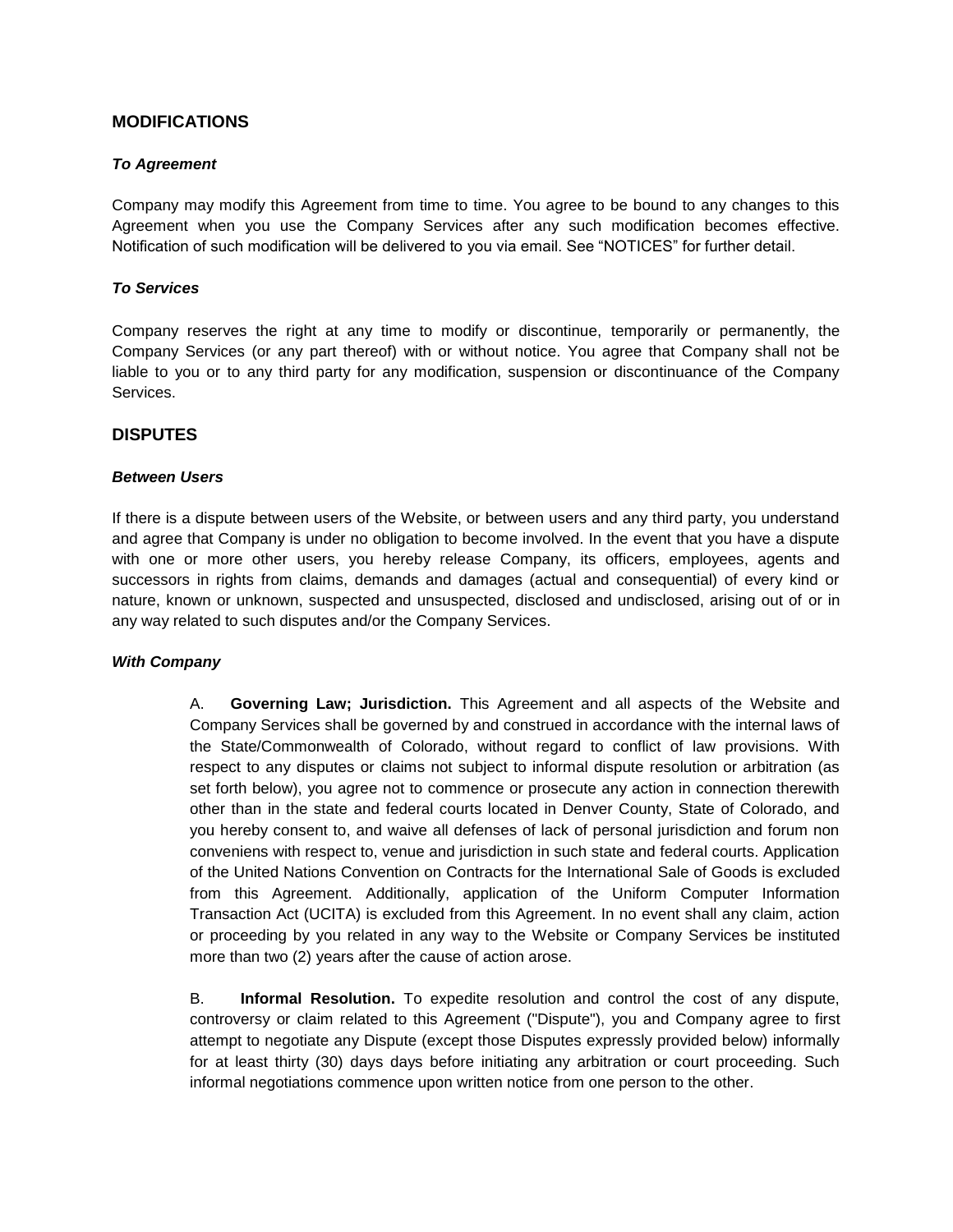C. **Binding Arbitration.** If you and Company are unable to resolve a Dispute through informal negotiations, either you or Company may elect to have the Dispute (except those Disputes expressly excluded below) finally and exclusively resolved by binding arbitration. Any election to arbitrate by one party shall be final and binding on the other. YOU UNDERSTAND THAT ABSENT THIS PROVISION, YOU WOULD HAVE THE RIGHT TO SUE IN COURT AND HAVE A JURY TRIAL. The arbitration shall be commenced and conducted under the Commercial Arbitration Rules of the American Arbitration Association ("AAA") and, where appropriate, the AAA's Supplementary Procedures for Consumer Related Disputes ("AAA Consumer Rules"), both of which are available at the AAA website www.adr.org. The determination of whether a Dispute is subject to arbitration shall be governed by the Federal Arbitration Act and determined by a court rather than an arbitrator. Your arbitration fees and your share of arbitrator compensation shall be governed by the AAA Consumer Rules and, where appropriate, limited by the AAA Consumer Rules. If such costs are determined by the arbitrator to be excessive, Company will pay all arbitration fees and expenses. The arbitration may be conducted in person, through the submission of documents, by phone or online. The arbitrator will make a decision in writing, but need not provide a statement of reasons unless requested by a party. The arbitrator must follow applicable law, and any award may be challenged if the arbitrator fails to do so. Except where otherwise required by the applicable AAA rules or applicable law, the arbitration will take place in Denver County, State of Colorado. Except as otherwise provided in this Agreement, you and Company may litigate in court to compel arbitration, stay proceedings pending arbitration, or to confirm, modify, vacate or enter judgment on the award entered by the arbitrator.

D. **Restrictions.** You and Company agree that any arbitration shall be limited to the Dispute between Company and you individually. To the full extent permitted by law, (1) no arbitration shall be joined with any other; (2) there is no right or authority for any Dispute to be arbitrated on a class-action basis or to utilize class action procedures; and (3) there is no right or authority for any Dispute to be brought in a purported representative capacity on behalf of the general public or any other persons.

E. **Exceptions to Informal Negotiations and Arbitration.** You and Company agree that the following Disputes are not subject to the above provisions concerning informal negotiations and binding arbitration: (1) any Disputes seeking to enforce or protect, or concerning the validity of any of your or Company's intellectual property rights; (2) any Dispute related to, or arising from, allegations of theft, piracy, invasion of privacy or unauthorized use; and (3) any claim for injunctive relief. If this Section is found to be illegal or unenforceable then neither you nor Company will elect to arbitrate any Dispute falling within that portion of this Section found to be illegal or unenforceable and such Dispute shall be decided by a court of competent jurisdiction within the courts listed for jurisdiction above, and you and Company agree to submit to the personal jurisdiction of that court.

# **CORRECTIONS**

Occasionally there may be information on the Website that contains typographical errors, inaccuracies or omissions that may relate to service descriptions, availability, and various other information. Company reserves the right to correct any errors, inaccuracies or omissions and to change or update the information at any time, without prior notice.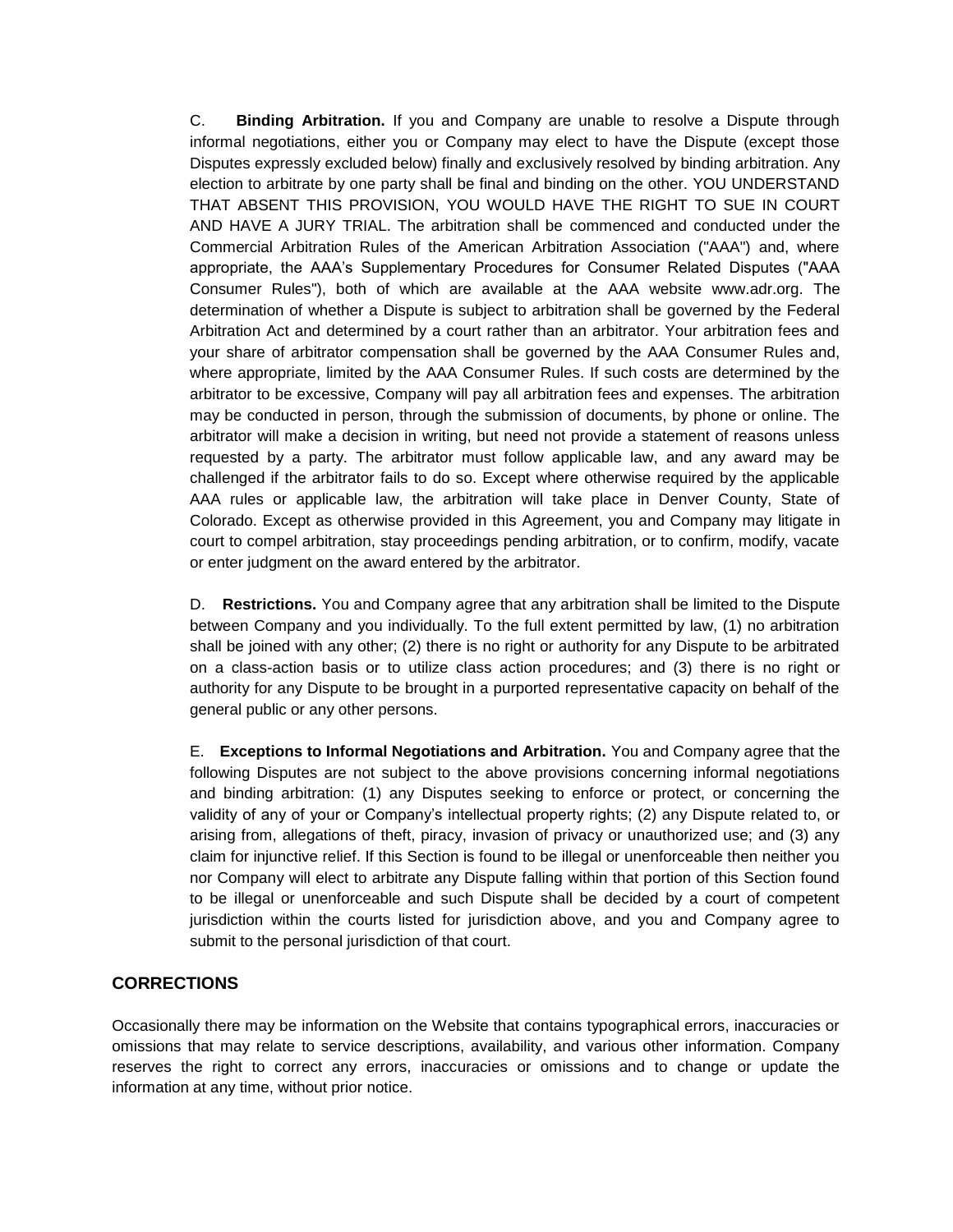## **DISCLAIMERS**

Company cannot control the nature of all of the content available on the Website. By operating the Website, Company does not represent or imply that Company endorses any blogs, contributions or other content available on or linked to by the Website, including without limitation content hosted on third party websites or provided by third party applications, or that Company believes contributions, blogs or other content to be accurate, useful or non-harmful. We do not control and are not responsible for unlawful or otherwise objectionable content you may encounter on the Website or in connection with any contributions. The Company is not responsible for the conduct, whether online or offline, of any user of the Website or Company Services.

YOU AGREE THAT YOUR USE OF THE WEBSITE AND COMPANY SERVICES WILL BE AT YOUR SOLE RISK. TO THE FULLEST EXTENT PERMITTED BY LAW, COMPANY, ITS OFFICERS, DIRECTORS, EMPLOYEES, AND AGENTS DISCLAIM ALL WARRANTIES, EXPRESS OR IMPLIED, IN CONNECTION WITH THE WEBSITE AND THE COMPANY SERVICES AND YOUR USE THEREOF, INCLUDING, WITHOUT LIMITATION, THE IMPLIED WARRANTIES OF MERCHANTABILITY, FITNESS FOR A PARTICULAR PURPOSE AND NON-INFRINGEMENT. COMPANY MAKES NO WARRANTIES OR REPRESENTATIONS ABOUT THE ACCURACY OR COMPLETENESS OF THE WEBSITE'S CONTENT OR THE CONTENT OF ANY WEBSITES LINKED TO THIS WEBSITE AND ASSUMES NO LIABILITY OR RESPONSIBILITY FOR ANY (A) ERRORS, MISTAKES, OR INACCURACIES OF CONTENT AND MATERIALS, (B) PERSONAL INJURY OR PROPERTY DAMAGE, OF ANY NATURE WHATSOEVER, RESULTING FROM YOUR ACCESS TO AND USE OF OUR WEBSITE, (C) ANY UNAUTHORIZED ACCESS TO OR USE OF OUR SECURE SERVERS AND/OR ANY AND ALL PERSONAL INFORMATION AND/OR FINANCIAL INFORMATION STORED THEREIN, (D) ANY INTERRUPTION OR CESSATION OF TRANSMISSION TO OR FROM THE WEBSITE OR COMPANY SERVICES, (E) ANY BUGS, VIRUSES, TROJAN HORSES, OR THE LIKE WHICH MAY BE TRANSMITTED TO OR THROUGH THE WEBSITE BY ANY THIRD PARTY, AND/OR (F) ANY ERRORS OR OMISSIONS IN ANY CONTENT AND MATERIALS OR FOR ANY LOSS OR DAMAGE OF ANY KIND INCURRED AS A RESULT OF THE USE OF ANY CONTENT POSTED, TRANSMITTED, OR OTHERWISE MADE AVAILABLE VIA THE WEBSITE. COMPANY DOES NOT WARRANT, ENDORSE, GUARANTEE, OR ASSUME RESPONSIBILITY FOR ANY PRODUCT OR SERVICE ADVERTISED OR OFFERED BY A THIRD PARTY THROUGH THE WEBSITE OR ANY HYPERLINKED WEBSITE OR FEATURED IN ANY BANNER OR OTHER ADVERTISING, AND COMPANY WILL NOT BE A PARTY TO OR IN ANY WAY BE RESPONSIBLE FOR MONITORING ANY TRANSACTION BETWEEN YOU AND THIRD-PARTY PROVIDERS OF PRODUCTS OR SERVICES. AS WITH THE PURCHASE OF A PRODUCT OR SERVICE THROUGH ANY MEDIUM OR IN ANY ENVIRONMENT, YOU SHOULD USE YOUR BEST JUDGMENT AND EXERCISE CAUTION WHERE APPROPRIATE.

# **LIMITATIONS OF LIABILITY**

IN NO EVENT SHALL COMPANY OR ITS DIRECTORS, EMPLOYEES, OR AGENTS BE LIABLE TO YOU OR ANY THIRD PARTY FOR ANY DIRECT, INDIRECT, CONSEQUENTIAL, EXEMPLARY, INCIDENTAL, SPECIAL OR PUNITIVE DAMAGES, INCLUDING LOST PROFIT, LOST REVENUE, LOSS OF DATA OR OTHER DAMAGES ARISING FROM YOUR USE OF THE WEBSITE OR COMPANY SERVICES, EVEN IF COMPANY HAS BEEN ADVISED OF THE POSSIBILITY OF SUCH DAMAGES. NOTWITHSTANDING ANYTHING TO THE CONTRARY CONTAINED HEREIN, COMPANY'S LIABILITY TO YOU FOR ANY CAUSE WHATSOEVER AND REGARDLESS OF THE FORM OF THE ACTION, WILL AT ALL TIMES BE LIMITED TO THE AMOUNT PAID, IF ANY, BY YOU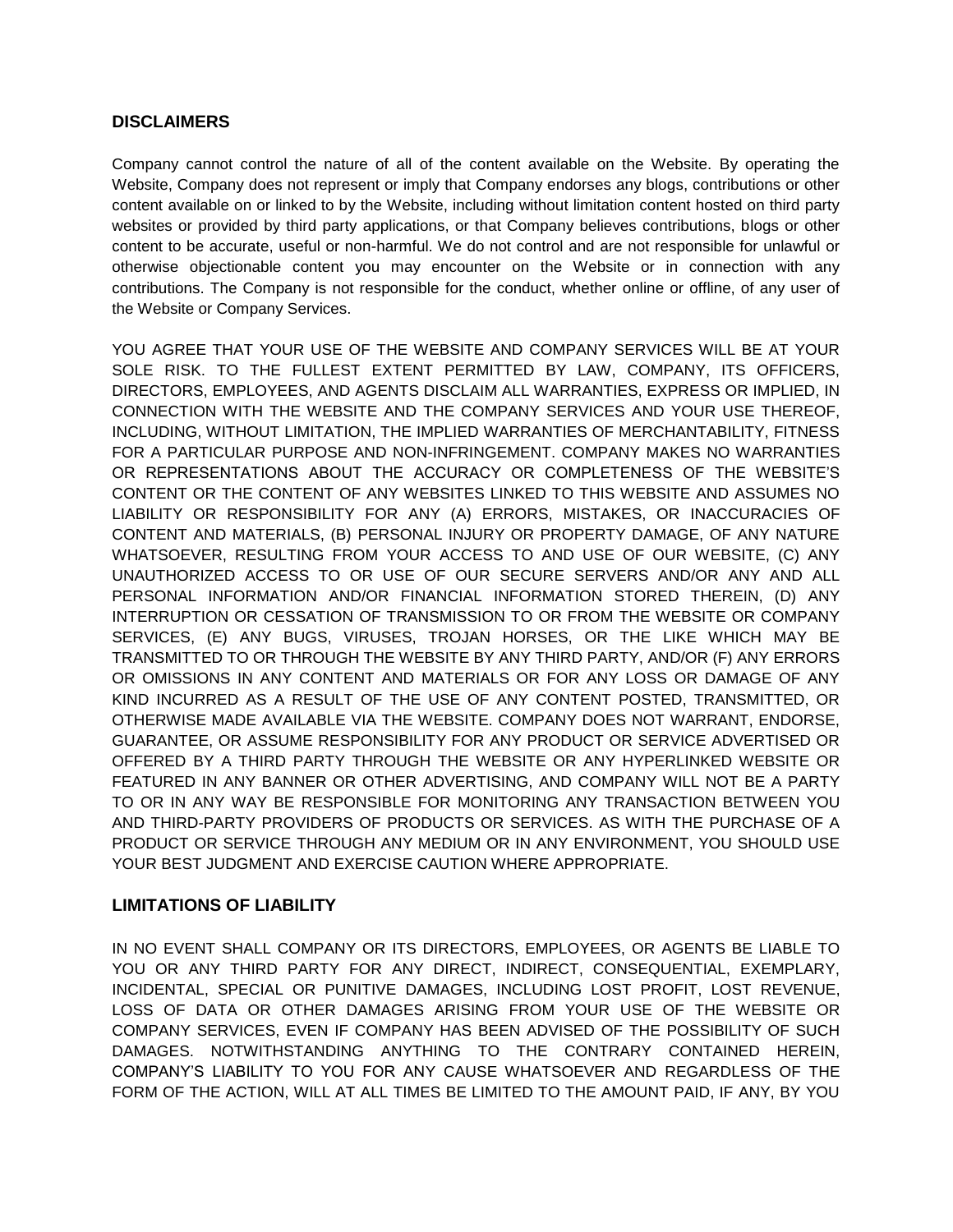TO COMPANY FOR THE COMPANY SERVICES DURING THE PERIOD OF THREE (3) MONTHS PRIOR TO ANY CAUSE OF ACTION ARISING.

CERTAIN STATE LAWS DO NOT ALLOW LIMITATIONS ON IMPLIED WARRANTIES OR THE EXCLUSION OR LIMITATION OF CERTAIN DAMAGES. IF THESE LAWS APPLY TO YOU, SOME OR ALL OF THE ABOVE DISCLAIMERS OR LIMITATIONS MAY NOT APPLY TO YOU, AND YOU MAY HAVE ADDITIONAL RIGHTS.

IF YOU ARE A CALIFORNIA RESIDENT, YOU WAIVE CALIFORNIA CIVIL CODE SECTION 1542, WHICH SAYS: "A GENERAL RELEASE DOES NOT EXTEND TO CLAIMS WHICH THE CREDITOR DOES NOT KNOW OR SUSPECT TO EXIST IN HIS FAVOR AT THE TIME OF EXECUTING THE RELEASE, WHICH, IF KNOWN BY HIM MUST HAVE MATERIALLY AFFECTED HIS SETTLEMENT WITH THE DEBTOR."

## **INDEMNITY**

You agree to defend, indemnify and hold Company, its subsidiaries, and affiliates, and their respective officers, agents, partners and employees, harmless from and against, any loss, damage, liability, claim, or demand, including reasonable attorneys' fees and expenses, made by any third party due to or arising out of your contributed content, use of the Company Services, and/or arising from a breach of this Agreement and/or any breach of your representations and warranties set forth above. Notwithstanding the foregoing, Company reserves the right, at your expense, to assume the exclusive defense and control of any matter for which you are required to indemnify Company, and you agree to cooperate, at your expense, with Company's defense of such claims. Company will use reasonable efforts to notify you of any such claim, action, or proceeding which is subject to this indemnification upon becoming aware of it.

# **NOTICES**

Except as explicitly stated otherwise, any notices given to Company shall be given by email to the address listed in the contact information below. Any notices given to you shall be given to the email address you provided during the submission process, or such other address as each party may specify. Notice shall be deemed to be given twenty-four (24) hours after the email is sent, unless we are notified that the email address is invalid, in which case, we will contact you via phone. If your email address changes after submission, it is your responsibility to notify us using our contact information below.

# **USER DATA**

Our Website will maintain certain data that you transfer to the Website for the purpose of the performance of the Company Services, as well as data relating to your use of the Company Services. Although we perform regular routine backups of data, you are primarily responsible for all data that you have transferred or that relates to any activity you have undertaken using the Company Services. You agree that Company shall have no liability to you for any loss or corruption of any such data, and you hereby waive any right of action against Company arising from any such loss or corruption of such data.

### **ELECTRONIC CONTRACTING**

Your use of the Company Services includes the ability to enter into agreements and/or to make transactions electronically. YOU ACKNOWLEDGE THAT YOUR ELECTRONIC SUBMISSIONS